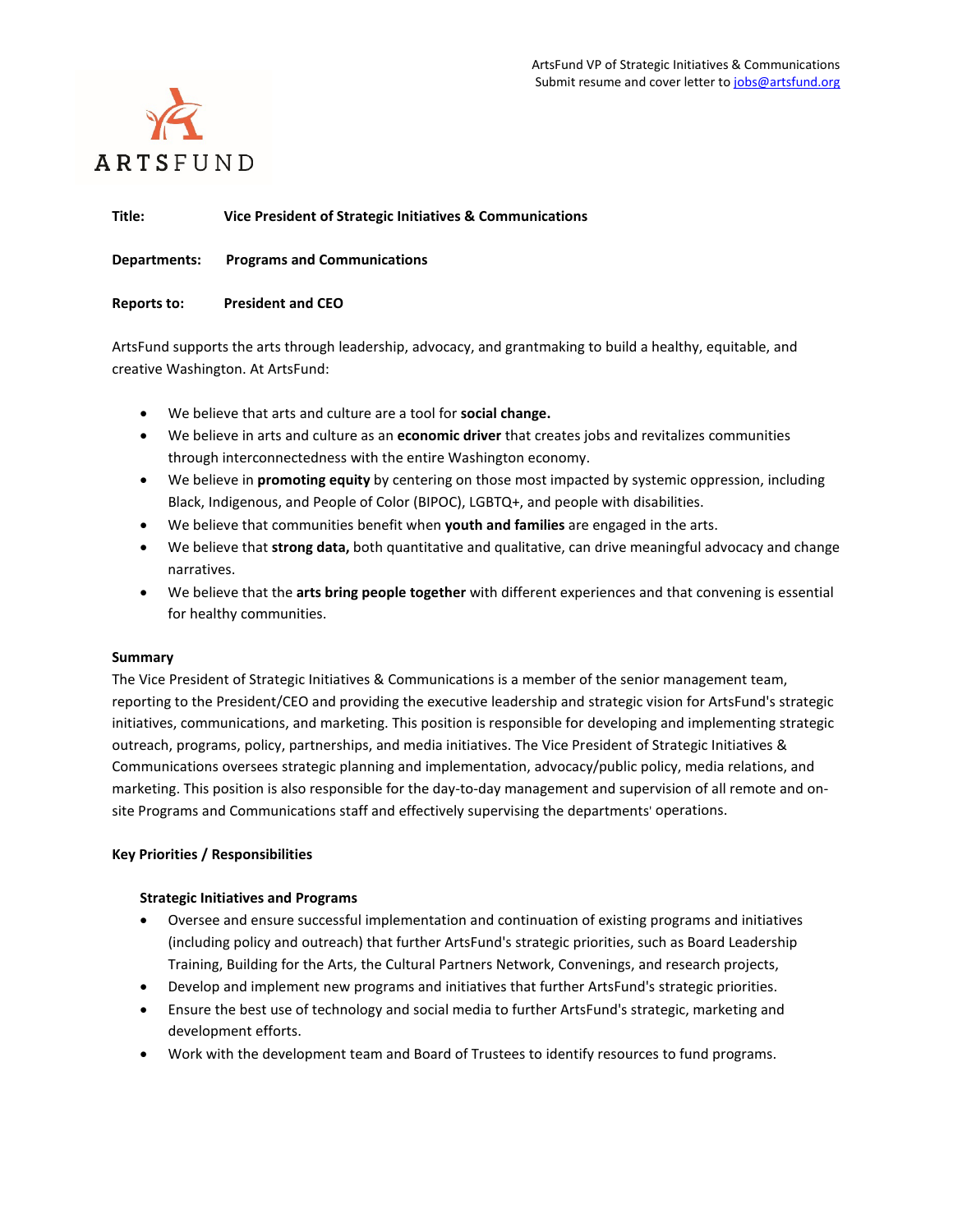# **Communications/Marketing**

- Cultivate and steward relationships with media and identify and optimize opportunities for publicity.
- In conjunction with the Development department, develop and lead marketing and communications efforts (branding, press releases, marketing pieces).
- Serve as primary contact with external marketing and communications organizations (PR firms, website design firms, etc.) and oversee the development and production of marketing and public relations materials.
- Represent ArtsFund at appropriate speaking engagements, industry events, committees, working groups, etc.

## **Knowledge/Abilities/Requirements**

- Cultivate and steward relationships and build strategic partnerships with cultural and community partners, raising the visibility of ArtsFund's role in promoting the arts in the community.
- Build coalitions and foster networks within and across sectors and communities.
- Willing to be vulnerable. Genuine curiosity about others.
- Experience and proficiency with technology, Microsoft suite, project management, video-conferencing tools, and social media (e.g., Facebook, Twitter).
- Ability to represent the organization in public and community settings, make presentations and communicate effectively with partners, media, and other stakeholders
- Ability to maintain cooperative, supportive, and productive relationships with Board members and trustees, grantees, community members, and other funders and work well as a collaborator across all departments.

### **Preferred**

- Bachelor's Degree required, graduate degree or advanced Degree desirable.
- Superior written and oral communication skills and ability to successfully present to groups of  $10 1,000$
- Impeccable judgment and discretion
- Positive attitude and strong interpersonal skills
- Ability to operate effectively as a positive team member with the entire staff and volunteers
- Accountability, initiative, creativity, enthusiasm
- Working knowledge of the public policy arena, including local, state, and federal issues related to and relevant to the arts
- Passion for and understanding of the arts and the local arts and cultural community

### **Work Environment and Conditions**

This is a full-time, exempt position. The ArtsFund staff currently works according to a hybrid workplace schedule. ArtsFund reserves the right to alter location work requirements at any time. Applicants must have the ability to commit to a consistent schedule within standard office hours, Monday through Friday; the ability to work remotely with reliable internet access (hardware will be provided); and to work in the state of Washington.